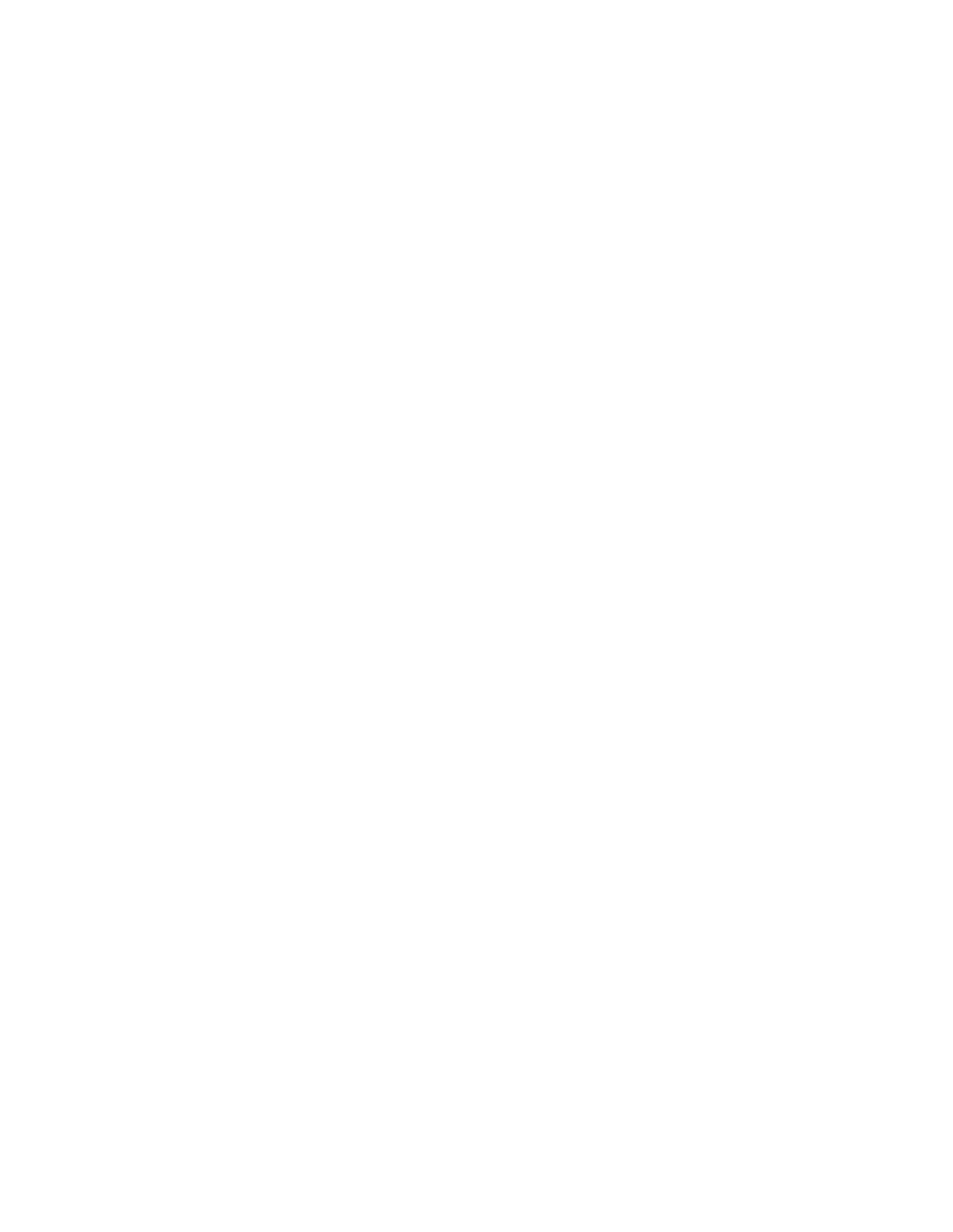### **APPROXIMATE CUTTING RATES**

| <b>Material</b>           | <b>Cutting Rate</b>              |
|---------------------------|----------------------------------|
| Concrete $-6$ in (15 cm)  | 5 lineal in/min (12 cm/min)      |
| Red Brick $-6$ in (15 cm) | 10 lineal in/min (25 cm/min)     |
| Rebar $-$ #4 (12 mm)      | 10-20 seconds through each piece |

### **INCH-FOOT DEFINITION**

An in-ft is a measure of how much material is to be cut. An in-ft is defined as: depth in inches times length in feet. Note: 129 in-ft = 1  $m<sup>2</sup>$ 

Example: How many in-ft are in this doorway?

- 1. Determine the depth of the cut in inches. For this example, 8 inches.
- 2. Determine the length of the cut in feet. 3+7+3+7=20 feet
- 3. Multiply the two numbers 8 in x 20 ft = 160 in-ft

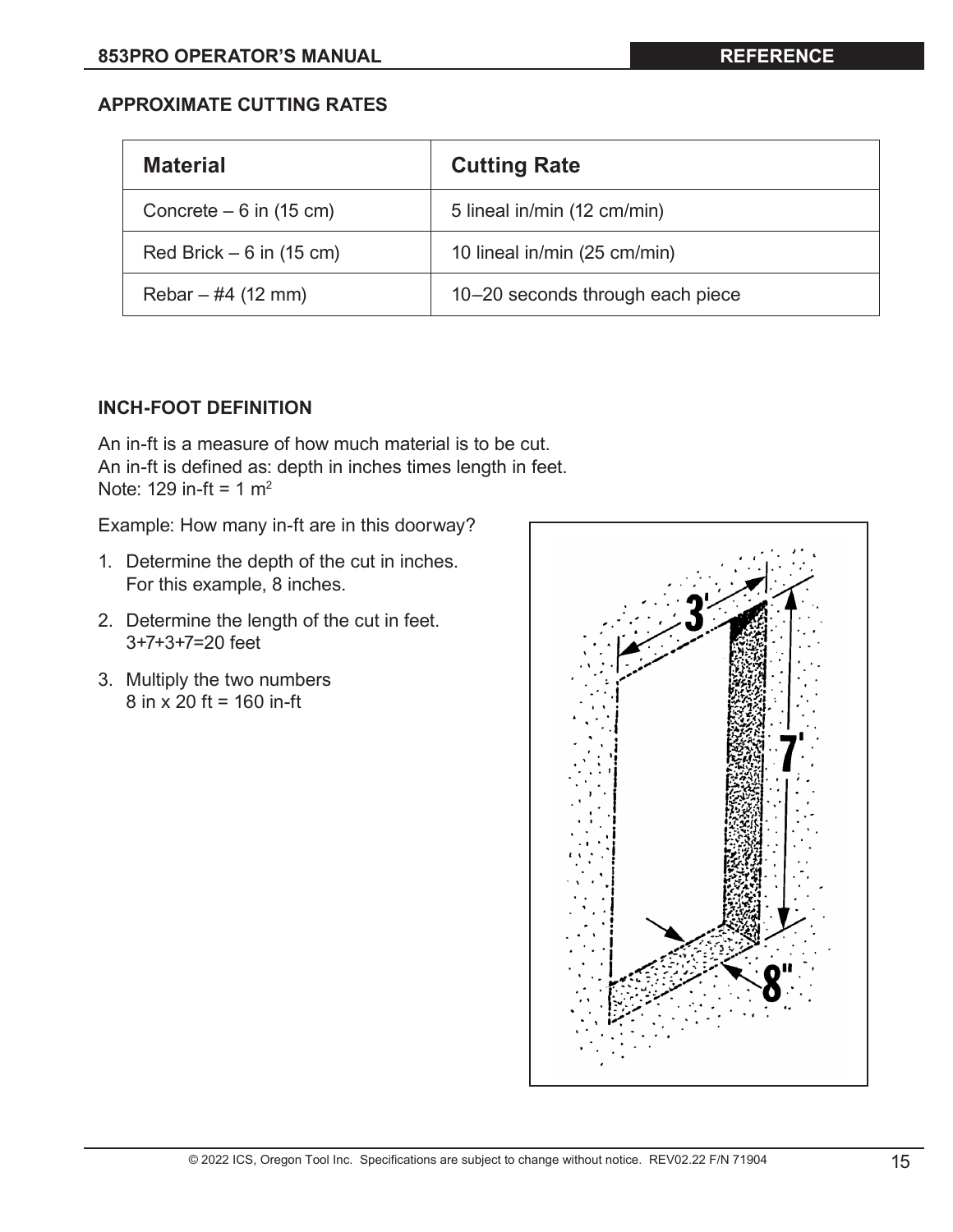## **PERFORMANCE LOSS VS. HYDRAULIC HOSE LENGTH**

### **ASSUMPTIONS:**

- 8 gpm (30 lpm) or 12 gpm (45 l/min) flow at 2,500 psi (172.5 bar)
- Zero elevation change
- 2 pairs of flush-face fittings per hose